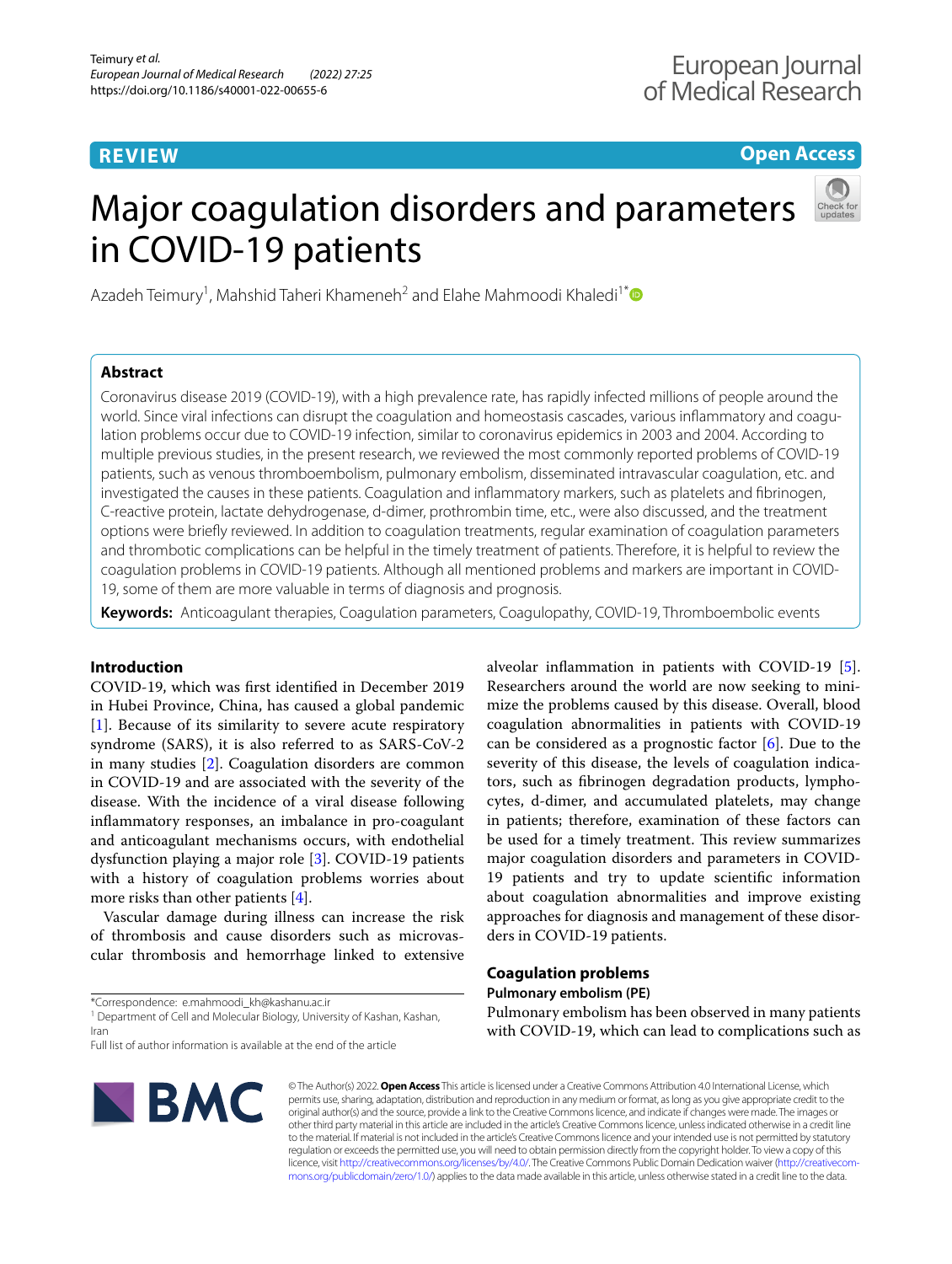pulmonary vascular thrombosis and is associated with mortality risk [[7\]](#page-6-6).

In one study, autopsy of lungs from patients who died from COVID-19 and those from acute respiratory distress syndrome secondary to infuenza infection were examined. The prevalence of extensive thrombosis and alveolar capillary microthrombi was signifcantly diferent in patients with COVID-19 [\[8](#page-6-7)]. ARDS, characterized by overactive coagulation system and infammation, can increase the vulnerability of pulmonary embolism manifestations [[9\]](#page-6-8). However, in one study, there was no signifcant diference in pulmonary embolism risk between patients [[10\]](#page-6-9).

D-dimer level determination is also used for the detection of pulmonary embolism. For example, in a study, d-dimer levels were high in people with pulmonary embolism and showed that the level of d-dimer can be considered as a predictor of pulmonary embolism [[11](#page-6-10)] (see all factors in Table [1\)](#page-1-0).

# **Venous thromboembolism (VTE)**

Venous thromboembolism is often clinically silent and in many cases, the frst signs is a sudden fatal pulmonary embolism [[12\]](#page-6-11). Complications of it occur frequently in hospitalized COVID-19 patients, which can also lead to pulmonary embolism and deep vein thrombosis [\[13](#page-6-12)]. At Union Hospital in China, the prevalence of venous thromboembolism was studied in 81 patients with severe novel coronavirus pneumonia (NCP). The increase in d-dimer levels was associated with the prevalence of venous thromboembolism and the value of this index decreased using anticoagulant therapies [[14\]](#page-6-13). Mechanically ventilated patients have shown a high prevalence of VTE [[15\]](#page-6-14). Due to the high prevalence of VTE in patients with COVID-19, systematic screening has been sug-gested in duration of illness [[16\]](#page-6-15). In addition, relationship between Incidence of venous thromboembolism and bleeding in COVID-19 patients has been reported [\[17](#page-6-16)].

The prevalence of venous thromboembolism has been shown to be lower in COVID-19 patients who used prophylactic anticoagulants with anticoagulant therapy [\[18](#page-7-0)]. Long-term prevention with rivaroxaban has been shown to reduce the incidence of venous thromboembolism in patients [[19\]](#page-7-1).

#### **Deep vein thrombosis (DVT)**

Similar to venous thromboembolism, deep vein thrombosis has also reported in COVID-19 patients in which blood clotting occurs deep in the veins  $[20]$  $[20]$ . The high prevalence of deep vein thrombosis and its association with adverse outcomes of COVID-19 has been reported in patients [\[21](#page-7-3)]. If coagulation problems occur early in COVID-19 disease, the prevalence of deep vein thrombosis may be asymptomatic and be associated with poor prognosis [\[22\]](#page-7-4).

The relationship between deep vein thrombosis and d-dimer levels in COVID-19 patients was assessed. The results showed a higher level of d-dimer in patients with DVT and it can be used as a diagnostic capacity for it [[23\]](#page-7-5).

Data from 1783 patients with deep vein thrombosis in the critical stage showed that the diagnosis of it could

<span id="page-1-0"></span>**Table 1** Summary of coagulation problems plus the levels of coagulation parameters and inflammatory markers in patients with COVID-19

| Group                  | Name                                                                   | Abbreviation     | <b>Dominant changes</b> | References       |
|------------------------|------------------------------------------------------------------------|------------------|-------------------------|------------------|
| Coagulation problems   | Arterial thromboembolism                                               | ATE              | <b>Blood clotting</b>   | $[26 - 31]$      |
|                        | Deep vein thrombosis                                                   | <b>DVT</b>       | <b>Blood clotting</b>   | $[20 - 25]$      |
|                        | Disseminated intravascular coagulation/sepsis-<br>induced coagulopathy | DIC/SIC          | <b>Blood clotting</b>   | $[26, 32-40]$    |
|                        | Pulmonary embolism                                                     | PE               | Blood clotting          | $[7 - 11]$       |
|                        | Venous thromboembolism                                                 | <b>VTE</b>       | <b>Blood clotting</b>   | $[12 - 19]$      |
| Coaqulation parameters | D-dimer                                                                | $\equiv$         | Increase                | $[57, 67 - 70]$  |
|                        | Factor VIII/Von Willebrand factor                                      | <b>FVIII/VWF</b> | Increase                | $[71 - 77]$      |
|                        | Fibrinogen and Fibrin degradation products                             | <b>FDP</b>       | Increase                | $[57 - 66]$      |
|                        | Lymphocyte count                                                       |                  | Decrease                | $[41 - 46]$      |
|                        | Partial thromboplastin time/Prothrombin time                           | PTT/PT           | Get longer              | $[64, 78 - 85]$  |
|                        | Platelet count                                                         |                  | Decrease                | $[47 - 52]$      |
| Inflammatory markers   | Antiphospholipid antibodies                                            | aPL antibodies   | Increase                | $[102 - 105]$    |
|                        | C-reactive protein/procalcitonin                                       | CRP/PCT          | Increase                | $[31, 88 - 95]$  |
|                        | Lactate dehydrogenase                                                  | LDH              | Increase                | $[96 - 101]$     |
|                        | Neutrophil-to-lymphocyte ratio                                         | <b>NLR</b>       | Increase                | [65, 66, 86, 87] |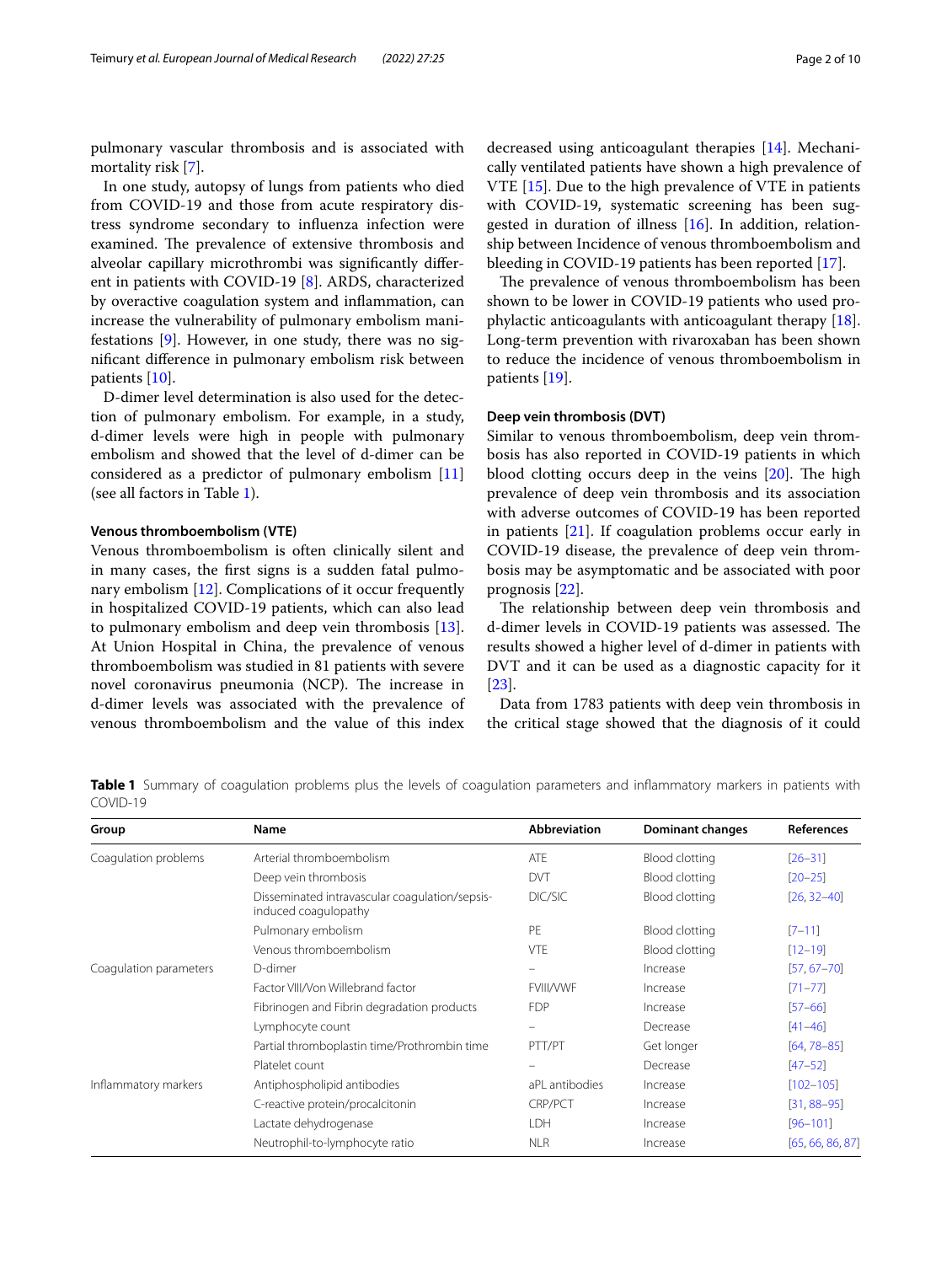play a role in the duration of hospitalization and ICU [[24\]](#page-7-16). Due to the high prevalence of deep vein thrombosis in COVID-19, the assessment of this factor may be efective in the timely initiation of anticoagulants [[25](#page-7-8)].

#### **Arterial thromboembolism**

Arterial thromboembolism is a blockage in an artery that may extend to distant organs and occurs in patients with COVID-19 [[26](#page-7-6)]. In a study, high number of venous thromboembolism events and arterial thromboembolism were recorded in patients from the beginning of admission [\[27](#page-7-17)]. Arterial thromboembolism is an obstruction that occurs under SARS-CoV-2 hyperinfammatory conditions and is a risk factor for patients [\[28](#page-7-18)].

A study showed that thromboembolic events associated with acute arterial ischemia and may lead to limb loss and even death [[29](#page-7-19)]. It has been shown that arterial thromboembolism and venous thromboembolism was occurred despite a high utilization of thromboprophylaxis [\[30](#page-7-20)]. Although another study reported that the risk of mortality is reduced, if arterial thromboembolism and venous thromboembolism in patients of 60 years or younger treated properly [[31\]](#page-7-7).

# **Disseminated intravascular coagulation (DIC)/ sepsis‑induced coagulopathy (SIC)**

In some COVID-19 patients, the disease may become worse and septic shock may occur. Endothelial damage and failure of several organs due to coagulation problems are the results of sepsis, followed by disseminated intravascular coagulation  $[32]$  $[32]$ . It can be one of the changes caused by coagulopathy that appears in COVID-19 patients [\[33\]](#page-7-21). If blood coagulation increases, the platelets count will decrease, leading to disseminated intravascular coagulation. Then, exhaustion factors may arise due to the disruption in the synthesis of coagulation proteins and eventually, may result in bleeding [[34,](#page-7-22) [35\]](#page-7-23). However, disseminated intravascular coagulation in some cases was rare [\[26](#page-7-6)].

The evaluation of the sepsis-induced coagulopathy is a great value in predicting the severe consequences of COVID-19 [[36\]](#page-7-24). Sepsis-induced coagulopathy is a scoring system for coagulation disorders. It was found that diagnosing with sepsis-induced coagulopathy and disseminated intravascular coagulation could be helpful in prevention and treatment [[37\]](#page-7-25). Of course, it cannot be declared with certainty that which one (DIC or SIC) occurs frst [[38\]](#page-7-26).

The therapeutic effects of anticoagulants have been investigated in patients with sepsis. The criteria for this study were based on the disseminated intravascular coagulation and these drugs reduced mortality in patients [[39\]](#page-7-27).

Finally, nafamostat mesylate can be efective in reducing coagulation problems and has been reported to have the potential to reduce these problems [\[40\]](#page-7-10).

# **Coagulation parameters**

# **Lymphocyte count**

It has been reported that in severe COVID-19 patients, there is a signifcant relationship between an increase in leukocytes and a decrease in lymphocytes. In addition, It has been reported that lymphocyte count was greater in younger people [\[41](#page-7-12)]. Changes in lymphocyte count is associated with oxygen demand [[42](#page-7-28)].

Lymphocytopenia is common among patients with COVID-19 and signifcant decrease in the number of lymphocytes in a meta-analysis was shown in severe COVID-19 patients and it was found that the risk of exacerbation was three times higher in the presence of lymphocytopenia in patients [\[43](#page-7-29)]. In addition, coagulation disorders and hematological changes have been shown to be associated with decreased lymphocyte content in patients with COVID-19 [\[44\]](#page-7-30). In a retrospective study, the clinical data of COVID-19 patients were evaluated for lymphocytopenia. The results showed a low lymphocyte count and the occurrence of lymphocytopenia in ICU patients. Lymphocytopenia can also lead to acute kidney damage [[45](#page-7-31)].

Thymosin alpha 1 ( $T\alpha$ 1) is a thymic peptide which has been efective to increase the number of T cells during the onset of severe lymphocytopenia in patients with COVID-19  $[46]$  $[46]$  $[46]$ . These markers are shown in Fig. [1](#page-3-0).

## **Platelets count**

Platelets is one of the important parameters in coagulation. Examination of the altered platelet gene expression in 41 patients showed that SARS-CoV-2 infection was associated with platelet hyperactivity [[47\]](#page-7-14). In severe COVID-19 patients, an increase in platelet activation has been reported, whereas it does not occur in patients with mild disease and may participate in thrombus formation [[48\]](#page-7-32). In addition, Lack of regulation of precoagulation platelets can play a role in the development of thrombotic complications caused by SARS-CoV-2 [\[49](#page-7-33)].

It was found that platelet to lymphocyte ratio (PLR) was an infuential factor in severe COVID-19 patients and those with higher platelet to lymphocyte ratio had longer duration of illness [[50](#page-7-34)]. In a study, there was a threefold increase in mortality in patients with COVID-19 with thrombocytopenia compared to those without it. Changes in platelet count were also associated with mortality [[51\]](#page-7-35).

The platelet adhesion molecule CD226 is expressed on platelet membranes and deletion of CD226 gene in the murine model has been shown to lead to increased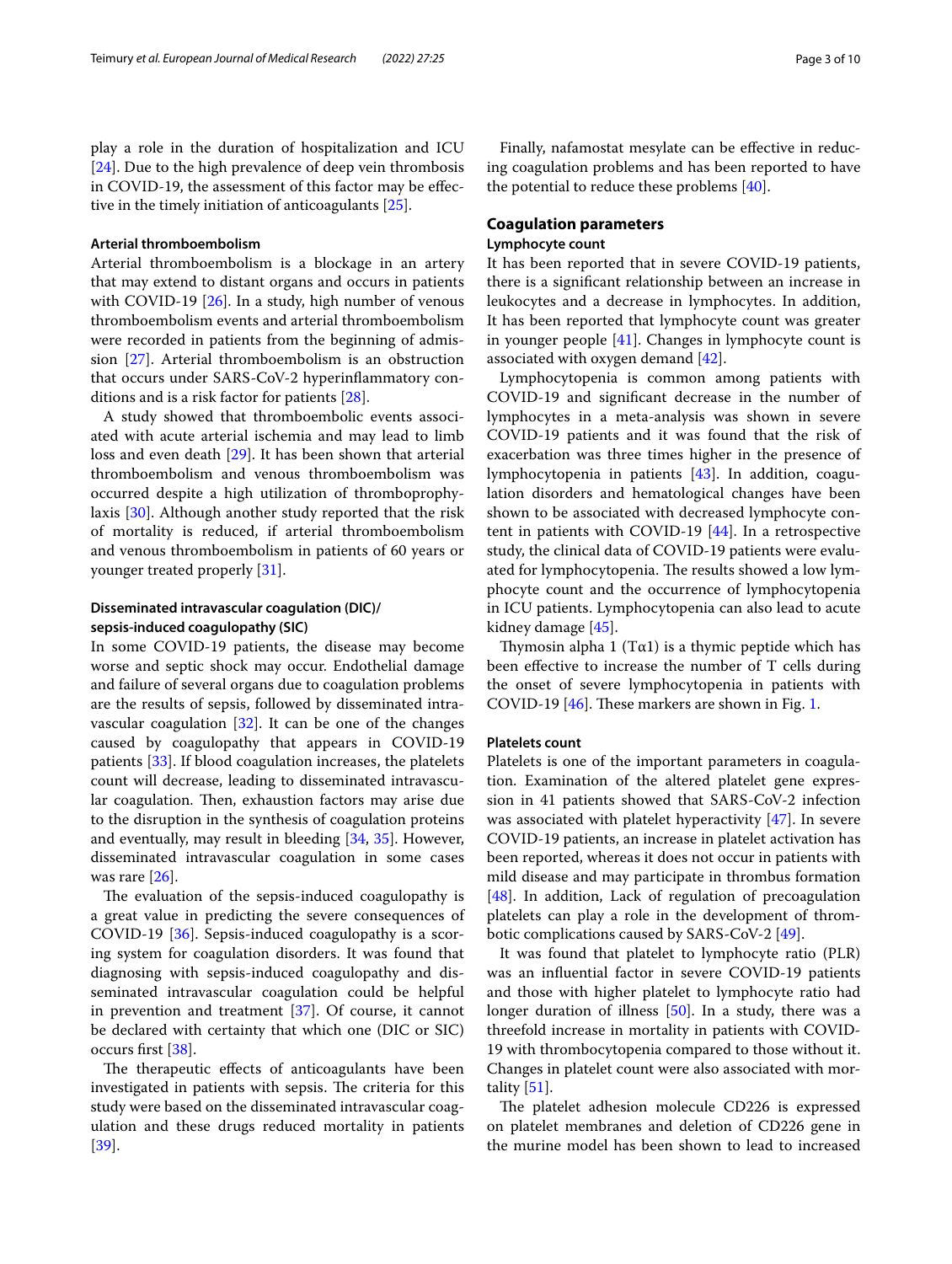

<span id="page-3-0"></span>platelet counts and enhanced platelet aggregation. Therefore, CD226 is considered as a candidate for the treatment of thrombotic disorders [[52\]](#page-7-15).

#### *Thrombocytopenia (TCP)*

Platelet count data of COVID-19 patients indicate that hospitalized patients have thrombocytopenia [\[51](#page-7-35)]. Thrombocytopenia characterizes by the destruction or reduction of platelets. It has been suggested that SARS-CoV-2, by inhibiting hematopoiesis through CD13 receptors, can decrease the initial platelet formation, reduce large numbers of blood cells, and lead to thrombocytopenia [[53\]](#page-7-36). Data from 1476 patients with COVID-19 showed that thrombocytopenia increased the risk of mortality [\[54\]](#page-7-37).

In addition, immune thrombocytopenia occurs in COVID-19 patients that is a bleeding disorder in which platelets become coated. In a study, patients with immune thrombocytopenia received thrombopoietin receptor agonists (TPO-RAs). The results in most cases showed, due to premature thrombocytosis, treatment should be adjusted or discontinued, which reduced immune activity can justify this action [[55\]](#page-7-38). When using anticoagulants,

one point must be considered. Heparin is an anticoagulant drug and it could decrease thrombotic complications in COVID-19 patients [[26\]](#page-7-6). Adverse efects may occur in patients. One of these complications is heparin-induced thrombocytopenia that can be associated with venous and arterial thrombotic events [\[56](#page-7-39)].

#### **Fibrinogen levels and Fibrin degradation products (FDPs)**

It has shown that fbrinogen level increases early in COVID-19 and can be used as a marker for early diagnosis of the disease [\[57](#page-7-11)]. In balance changes in fbrinolytic and coagulation pathways, damage to the endothelial membrane and pulmonary arteries causes the accumulation of coagulation factors, such as fbrinogen in the alveoli. Under these conditions, tissue factor (TF) causes fbrin formation [[58\]](#page-7-40).

A study was showed a high fbrinogen-to-albumin ratio that considered as an independent risk factor in disease progression [\[59](#page-7-41)]. Fibrinogen is more likely to refect the acute phase than the thrombotic risk [\[60](#page-7-42)].

It has shown that, fbrinogen, and fbrin degradation products are high in patients with COVID-19-induced ARDS [[61\]](#page-7-43). It has been reported that fibrin degradation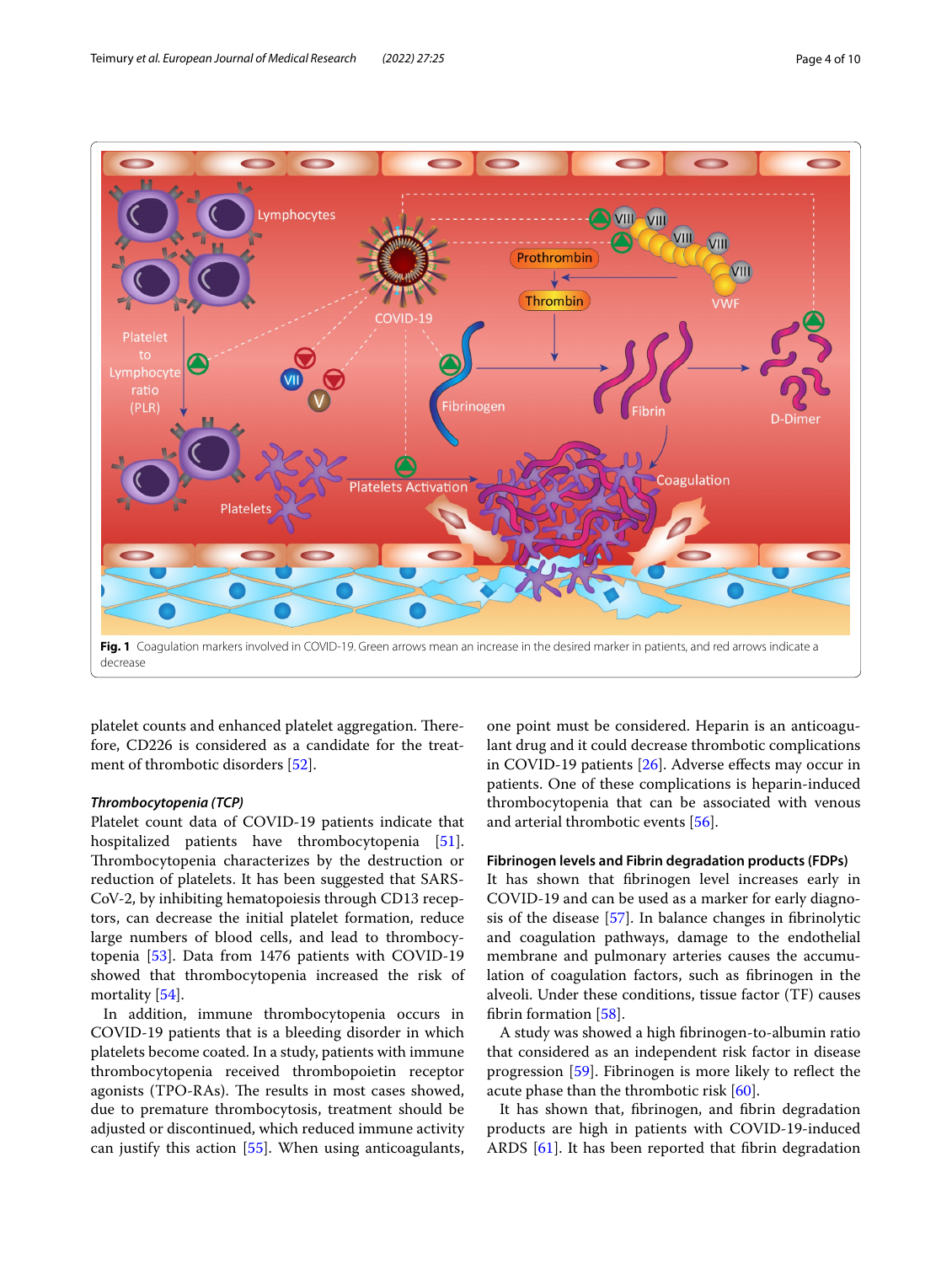products can predict mortality in COVID-19 patients and it may be argued that with the increase in d-dimer, the intrinsic fbrinolysis is developed in the lungs, resulting in bleeding due to the severe inflammation  $[62, 63]$  $[62, 63]$  $[62, 63]$  $[62, 63]$ .

A study showed that elevated fbrin degradation products was common in COVID-19 patients who died from NCP [\[64](#page-8-5)]. In addition, there is difference in this parameter between critical COVID-19 patients and non-critical [[65\]](#page-8-13). Another study of 466 patients showed high level of fbrin degradation products with increasing severity of the disease [[66\]](#page-8-4).

# **D‑dimer**

D-dimer is a fbrin degradation product that can help with blood clots. There is a relationship between changes in the d-dimer level and the prognosis of COVID-19 [\[23](#page-7-5)]. One study showed that d-dimer levels were high in critical patients that increasing the risk of thrombotic factors. In fact, the rate of thrombosis and bleeding in patients can be associated with a critical stage [\[67](#page-8-0)]. Data from one study showed high levels of p-dimer in hospitalized patients in ICU and patients who died. Progressive lymphopenia was also observed in them [[68\]](#page-8-17).

There is a relationship between increased d-dimer levels and mortality [[69\]](#page-8-18). Clinical outcomes from two groups of COVID-19 patients and bacterial pneumonia were compared. The results showed high d-dimer levels in both groups at admission but higher levels in COVID-19 patients. They also found that d-dimer levels were associated with infammatory markers, such as high sensitivity C-reactive protein (hsCRP) [\[70\]](#page-8-1). It is necessary to mention that d-dimer levels decreased before bleeding in COVID-19 patients [\[57](#page-7-11)].

#### **Factor VIII (FVIII) and Von Willebrand factor (VWF)**

Factor VIII has been reported to be associated with the onset of thrombosis in patients [\[71\]](#page-8-2). Changes in the level of these factors disturb the balance of procoagulant and anticoagulant factors. Endothelial damage, can lead to the release of prothrombotic mediators, such as Von Willebrand factor. A disintegrin and metalloprotease with thrombospondin 1 repeats, number 13 (ADAMTS13) is a zinc-containing metalloprotease that cleaves Von Willebrand factor [[72\]](#page-8-19). A study showed imbalance between alteration of the VWF‐ADAMTS13 axis and elevated Von Willebrand factor antigen to ADAMTS13 activity ratio COVID‐19 patients that enhances risk of micro thrombosis and hypercoagulation  $[73]$  $[73]$ . Thrombin, which is a trypsin-like serine protease, activate V and VIII factors that help the propagation of the coagulation process [[74\]](#page-8-21).

In one study, factor VIII activity was reported to be higher than normal in severe COVID-19 patients, while factor V and VII activity were lower [[75\]](#page-8-22). It was also found that Von Willebrand factor antigen concentrations were higher than normal in COVID-19 ICU patients. Mortality is also associated with the Von Willebrand factor antigen [\[76](#page-8-23)]. It was suggested that monitoring the level of these factors could be efective in classifying the thrombotic risk [\[77\]](#page-8-3).

# **Prothrombin time and partial thromboplastin time (PTT)**

Prothrombin time and partial thromboplastin time that also known as activated partial thromboplastin time (aPTT) levels were increased in patients with COVID-19. The results of 183 patients were evaluated in which higher prothrombin time and activated partial thromboplastin time were observed [[64\]](#page-8-5).

In a study, dynamic changes in d-dimer and prothrombin time indices were evaluated for prognosis of COVID-19. The level of all these factors was reported to be high in patients and these factors were valuable in the prognosis of the disease and mortality [[78](#page-8-6)]. Prothrombin time and fbrinogen in severe COVID-19 patients were reported to be higher than those with mild [[79\]](#page-8-24). In addition, shorter activated partial thromboplastin time and longer prothrombin time have been reported [[80\]](#page-8-25) and Prothrombin time has been low in patients with venous thromboembolism [[81\]](#page-8-26).

in a study, Prothrombin time and activated partial thromboplastin time were showed to be normal  $[82]$  $[82]$ . in another study, no relationship was found between prothrombin time, activated partial thromboplastin time and disease severity [[83](#page-8-28)]. However, prothrombin time and C-reactive protein levels were high in ICU COVID-19 patients and they can be used as a biomarker to severity of the disease [[84\]](#page-8-29). In addition, other coagulation abnormalities such as low antithrombin III, associated with a high risk of thromboembolic events [[85\]](#page-8-7).

#### **Infammatory markers**

#### **Neutrophil‑to‑lymphocyte ratio (NLR)**

Neutrophil-to-lymphocyte ratio is a prognostic factor for hematological condition that this rate has been reported to be high in patients with COVID-19 [\[65](#page-8-13)]. It was reported higher levels of neutrophil-to-lymphocyte ratio in critical and severe COVID-19 patients [\[86](#page-8-14)].

A study was showed that the change of neutrophil-tolymphocyte ratio is useful to determine the severity of COVID-19 and increased neutrophil to lymphocyte ratio was associated with mortality [\[66\]](#page-8-4) and in a study of 245 patients with COVID-19, it was suggested that assessment of neutrophil-to-lymphocyte ratio was a good choice to identify high-risk person [[87](#page-8-15)].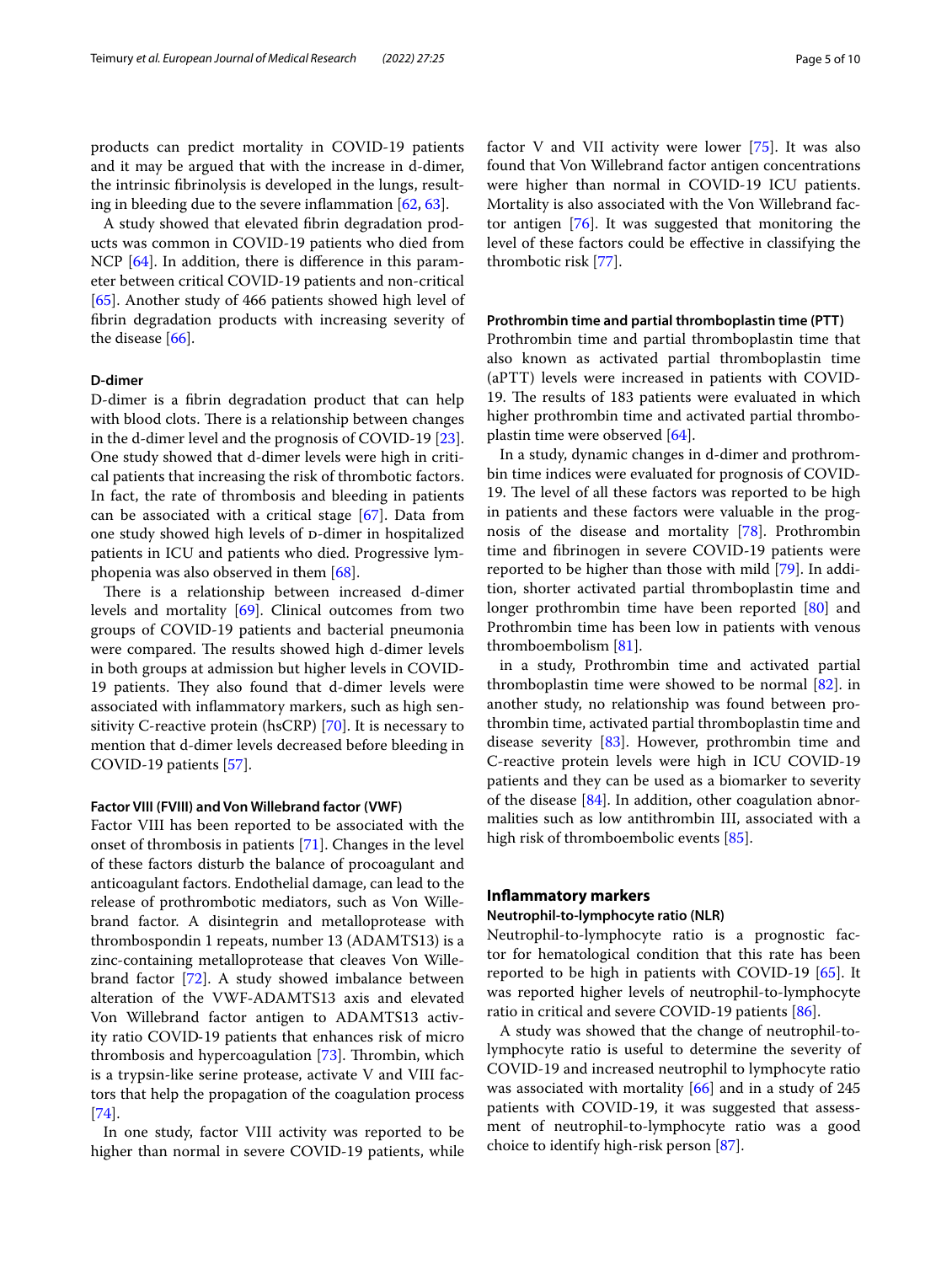#### **C‑reactive protein (CRP) and procalcitonin (PCT)**

C-reactive protein is an acute phase protein and is high in severe COVID-19 patients that can be considered as a valuable biomarker [\[88](#page-8-9)]. Data from COVID-19 patients identifed the role of C-reactive protein as a marker in predicting the possibility of exacerbation in non-severe patients [\[89](#page-8-30)].

A study of 76 patients with COVID-19 showed that high PCT and CRP levels were associated with mortality [[90](#page-8-31)]. PCT is an infammatory marker that has been used as an indicator for detection of relevant infections. Clinical manifestation such as PCT could indicate the progression of COVID-19 and higher serum PCT and CRP levels were observed in critical patients with COVID-19  $[91, 92]$  $[91, 92]$  $[91, 92]$  $[91, 92]$  $[91, 92]$ . The high levels of C-reactive protein in people who died from infection indicated that it can be used as a biomarker to estimate disease lethality [\[93\]](#page-8-34). However, in another study, increase in serum C-reactive protein was associated with poor results in COVID-19 [[94\]](#page-8-35). Prior to the detection of any change in Computed Tomography fndings, C-reactive protein fndings indicate lung destruction, which makes it a useful way in predicting severity in the early stages [[95\]](#page-8-10).

A study also showed that after treatment Patients with arterial thromboembolism and deep vein thrombosis, parameters, such as C-reactive protein and fbrinogen decreased [[31\]](#page-7-7).

#### **Lactate dehydrogenase**

The higher level of lactate dehydrogenase is the freelance risk factors for exacerbation in mild COVID-19 patients  $[96]$  $[96]$ . The clinical features of COVID-19 patients showed that lactate dehydrogenase to be useful as a biomarker for early diagnosis of lung injury and severe cases of COVID-19 [[97](#page-8-36)].

The relationship between lactate dehydrogenase and C-reactive protein concentrations with partial pressure of arterial oxygen to fraction of inspired oxygen ratio  $(PaO2/FiO2)$  indicated the efficiency of these two factors in the timely identifcation of patients with poor prognosis who require respiratory care and vital therapies [\[98](#page-8-37)].

In a study, the activities of daily living-dependency (ADL-dependency), high levels of d-dimers and lactate dehydrogenase, and the absence of anticoagulation were severally associated with 1-month mortality among older COVID-19 patients [\[99](#page-8-38)].

Finally, because the level of lactate dehydrogenase in severe COVID-19 shows a signifcant increase compared to the mild, serum lactate dehydrogenase level can be claimed as a useful parameter in assessing clinical susceptibility and follow-up of therapeutic response [[100\]](#page-8-39). Receiving Pentoxifylline by patients was helpful in decreasing serum LDH [[101](#page-8-12)].

#### **Antiphospholipid antibodies**

Antiphospholipid antibodies abnormally target phospholipid proteins. A study was reported that antiphospholipid antibodies were temporary in COVID-19 patients [[102\]](#page-8-8). Another study was also reported temporal antiphospholipid antibodies and found that high levels of aPLs in COVID-19 and genetically predisposed patients could lead to COVID-19-induced-antiphospholipid-like syndrome and must be controlled during the infection [[103\]](#page-8-40).

In addition, a study suggested a strong association between thrombosis and the presence of lupus anticoagulant (LAC), which is a criterion for antiphospholipid antibodies in severe COVID-19 and high prevalence of lupus anticoagulant in patients [[104](#page-8-41)].

Finally, due to the low prevalence of antiphospholipid antibodies among COVID-19 patients with venous thromboembolism it can be suggested that antiphospholipid antibodies may not play a role in the pathogenesis of venous thromboembolism in severe COVID-19 pneumonia [[105\]](#page-9-0).

The number of patients with coagulation problems, changes in infammatory and coagulation factors have been reported in Fig. [1](#page-3-0).

#### **Cytokine storm**

Overexpression of cytokines (IFN-γ, IL-1β, IL-2, IL-4, IL-6, and IL-10) have been observed in COVID-19 patients [[1,](#page-6-0) [106\]](#page-9-1). Cytokine storm is elevated serum cytokine levels characterized by an uncontrollable infammatory response associated with clinical deterioration of symptoms and mortality of COVID-19 patients [[107,](#page-9-2) [108\]](#page-9-3). The relation exists between the generation of cytokine storm and ARDS development is directly associated with the mortality in COVID-19 [\[109\]](#page-9-4).

A clinical trial was conducted on 102 patients with COVID-19 in Wuhan, China. The results showed higher serum level of cytokines, such as IL-6 and IL-10 in critical group than in moderate and severe ones, and these two factors can be used as predictors for fast diagnosis of disease deterioration  $[110]$  $[110]$ . In addition, high levels of IL-1β and IL-6 were observed in patients with severe COVID-19 than other patients [[111](#page-9-6)].

Cytokine release syndrome (CRS) is a systemic infammatory response that may cause by SARS-CoV-2 infection. IL-6 and tumor necrosis factor (TNF) have a pivotal role in the cytokine storm and can cause vascular leakage that leads to induce a hyper-coagulable status, which is a symptom of CRS [\[112](#page-9-7)–[114\]](#page-9-8). A study showed that blockade of IL-6 can reduce COVID-19-induced CRS [[115\]](#page-9-9).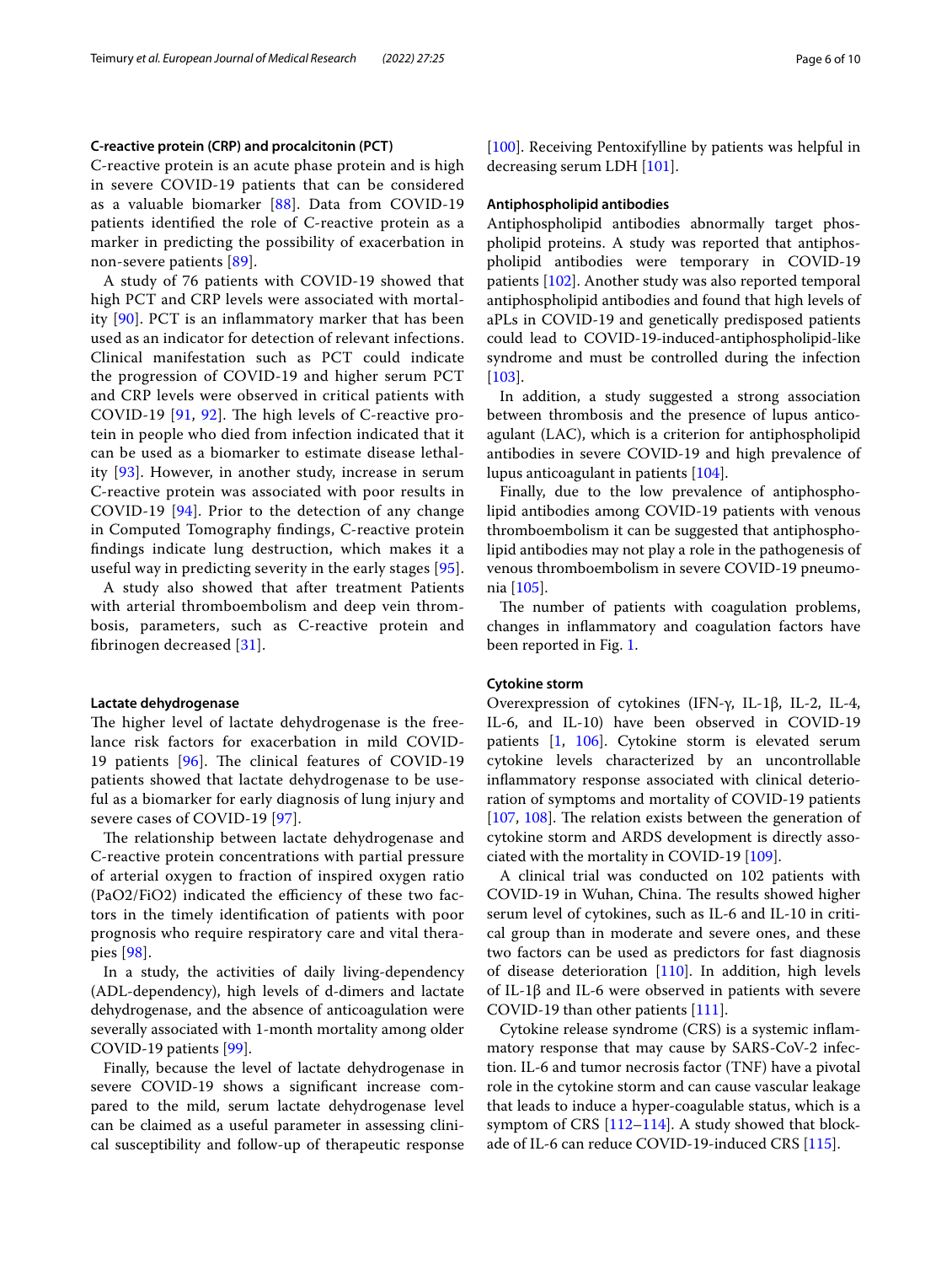# **Conclusion**

Based on various studies, we found that coagulation problems, such as pulmonary embolism and venous thromboembolism, are common among COVID-19 patients and can lead to more vascular complications. Among coagulation markers, regular control of platelet count, especially d-dimer levels at admission and during hospitalization, can be helpful in early detection of coagulation problems. In addition, d-dimer is directly related to many coagulation problems and markers and can provide valuable information about mild to severe stages of the disease. Among infammatory markers, we recommend regular monitoring of C-reactive protein. Besides these markers, following the onset of coagulation problems, nafamostat can be a better option for reducing these complications, compared to other drugs. Overall, these factors and measures can be efective in reducing coagulation disorders and improving patient care.

#### **Abbreviations**

ADAMTS13: A disintegrin and metalloprotease with thrombospondin 1 repeats, number 13; ADL-dependency: Activities of daily living-dependency; aPTT: Activated partial thromboplastin time; ARDS: Acute respiratory distress syndrome; COVID-19: Coronavirus disease 2019; CRP: C-reactive protein; CRS: Cytokine release syndrome; DIC: Disseminated intravascular coagulation; DVT: Deep vein thrombosis; FDPs: Fibrin degradation products; FVIII: Factor VIII; HsCRP: High sensitivity C-reactive protein; ICU: Intensive care unit; IFN-γ: Interferon gamma; IL: Interleukin; LAC: Lupus anticoagulant; NCP: Novel coronavirus pneumonia; NLR: Neutrophil-to-lymphocyte ratio; PaO2/FiO2: Partial pressure of arterial oxygen to fraction of inspired oxygen ratio; PCT: Procalcitonin; PE: Pulmonary embolism; PLR: Platelet to lymphocyte ratio; PTT: Partial thromboplastin time; SARS: Severe acute respiratory syndrome; SIC: Sepsis-induced coagulopathy; TCP: Thrombocytopenia; TF: Tissue factor; TNF: Tumor necrosis factor; TPO-RAs: Thrombopoietin receptor agonists; Tα1: Thymosin alpha 1; VTE: Venous thromboembolism; VWF: Von Willebrand factor.

#### **Acknowledgements**

We are indebted to the University of Kashan for its invaluable contributions.

#### **Authors' contributions**

EM contributed in the design of the study, collection and interpretation of data regarding coagulation problems in COVID-19 patients. AT and MTK were equally involved in writing the manuscript. All authors read and approved the final manuscript.

#### **Funding**

Not applicable.

#### **Availability of data and materials**

Not applicable.

# **Declarations**

**Ethics approval and consent to participate** Not applicable.

# **Consent for publication**

Not applicable.

#### **Competing interests**

The authors declare that they have no competing interests.

#### **Author details**

<sup>1</sup> Department of Cell and Molecular Biology, University of Kashan, Kashan, Iran.<br><sup>2</sup>Center of Excellence for Biodiversity, Faculty of Natural Sciences, University <sup>2</sup>Center of Excellence for Biodiversity, Faculty of Natural Sciences, University of Tabriz, Tabriz, Iran.

Received: 20 September 2021 Accepted: 8 February 2022 Published online: 15 February 2022

#### <span id="page-6-0"></span>**References**

- 1. Huang C, Wang Y, Li X, Ren L, Zhao J, Hu Y, et al. Clinical features of patients infected with 2019 novel coronavirus in Wuhan. China Lancet. 2020;395(10223):497–506.
- <span id="page-6-1"></span>2. of the International CSG. The species Severe acute respiratory syndrome-related coronavirus: classifying 2019-nCoV and naming it SARS-CoV-2. Nat Microbiol. 2020;5(4):536.
- <span id="page-6-2"></span>3. Subramaniam S, Scharrer I. Procoagulant activity during viral infections. Front Biosci (Landmark Ed). 2018;23:1060–81.
- <span id="page-6-3"></span>4. Kirchberger I, Berghaus TM, von Scheidt W, Linseisen J, Meisinger C. COVID-19 risk perceptions, worries and preventive behaviors in patients with previous pulmonary embolism. Thromb Res. 2021;889:56.
- <span id="page-6-4"></span>5. McGonagle D, O'Donnell JS, Sharif K, Emery P, Bridgewood C. Immune mechanisms of pulmonary intravascular coagulopathy in COVID-19 pneumonia. Lancet Rheumatol. 2020;2:e437.
- <span id="page-6-5"></span>6. Liu Y, Gao W, Guo W, Guo Y, Shi M, Dong G, et al. Prominent coagulation disorder is closely related to infammatory response and could be as a prognostic indicator for ICU patients with COVID-19. J Thromb Thrombolysis. 2020;50(4):825–32.
- <span id="page-6-6"></span>7. Aktaa S, Wu J, Nadarajah R, Rashid M, de Belder M, Deanfeld J, et al. Incidence and mortality due to thromboembolic events during the COVID-19 pandemic: Multi-sourced population-based health records cohort study. Thromb Res. 2021;202:23.
- <span id="page-6-7"></span>8. Scudiero F, Silverio A, Di Maio M, Russo V, Citro R, Personeni D, et al. Pulmonary embolism in COVID-19 patients: prevalence, predictors and clinical outcome. Thromb Res. 2021;198:34–9.
- <span id="page-6-8"></span>9. Paar V, Wernly B, Zhou Z, Motloch LJ, Hoppe UC, Egle A, et al. Anticoagulation for COVID-19 treatment: both anti-thrombotic and antiinfammatory? J Thromb Thrombolysis. 2020;51:1–6.
- <span id="page-6-9"></span>10. Freund Y, Drogrey M, Miró Ò, Marra A, Féral-Pierssens AL, Penaloza A, et al. Association between pulmonary embolism and COVID-19 in emergency department patients undergoing computed tomography pulmonary angiogram: the PEPCOV international retrospective study. Acad Emerg Med. 2020;27(9):811–20.
- <span id="page-6-10"></span>11. Valle C, Bonaffini P, Dal Corso M, Mercanzin E, Franco P, Sonzogni A, et al. Association between pulmonary embolism and COVID-19 severe pneumonia: experience from two centers in the core of the infection Italian peak. Eur J Radiol. 2021;9:109613.
- <span id="page-6-11"></span>12. Heit JA, Silverstein MD, Mohr DN, Petterson TM, O'Fallon WM, Melton LJ. Predictors of survival after deep vein thrombosis and pulmonary embolism: a population-based, cohort study. Arch Intern Med. 1999;159(5):445–53.
- <span id="page-6-12"></span>13. Li JY, Wang HF, Yin P, Li D, Wang DL, Peng P, et al. Clinical characteristics and risk factors for symptomatic venous thromboembolism in hospitalized COVID-19 patients: A multicenter retrospective study. J Thromb Haemostasis. 2021;19:1038.
- <span id="page-6-13"></span>14. Cui S, Chen S, Li X, Liu S, Wang F. Prevalence of venous thromboembolism in patients with severe novel coronavirus pneumonia. J Thromb Haemostasis. 2020;18:1421.
- <span id="page-6-14"></span>15. Pellegrini JAS, Rech TH, Schwarz P, de Oliveira ACT, Vieceli T, Moraes RB, et al. Incidence of venous thromboembolism among patients with severe COVID-19 requiring mechanical ventilation compared to other causes of respiratory failure: a prospective cohort study. J Thromb Thrombolysis. 2021;56:1–11.
- <span id="page-6-15"></span>16. Llitjos JF, Leclerc M, Chochois C, Monsallier JM, Ramakers M, Auvray M, et al. High incidence of venous thromboembolic events in anticoagulated severe COVID-19 patients. J Thromb Haemostasis. 2020;18:1743.
- <span id="page-6-16"></span>17. Demelo-Rodríguez P, Ordieres-Ortega L, Ji Z, del Toro-Cervera J, de Miguel-Díez J, Álvarez-Sala-Walther LA, et al. Long-term followup of patients with venous thromboembolism and COVID-19: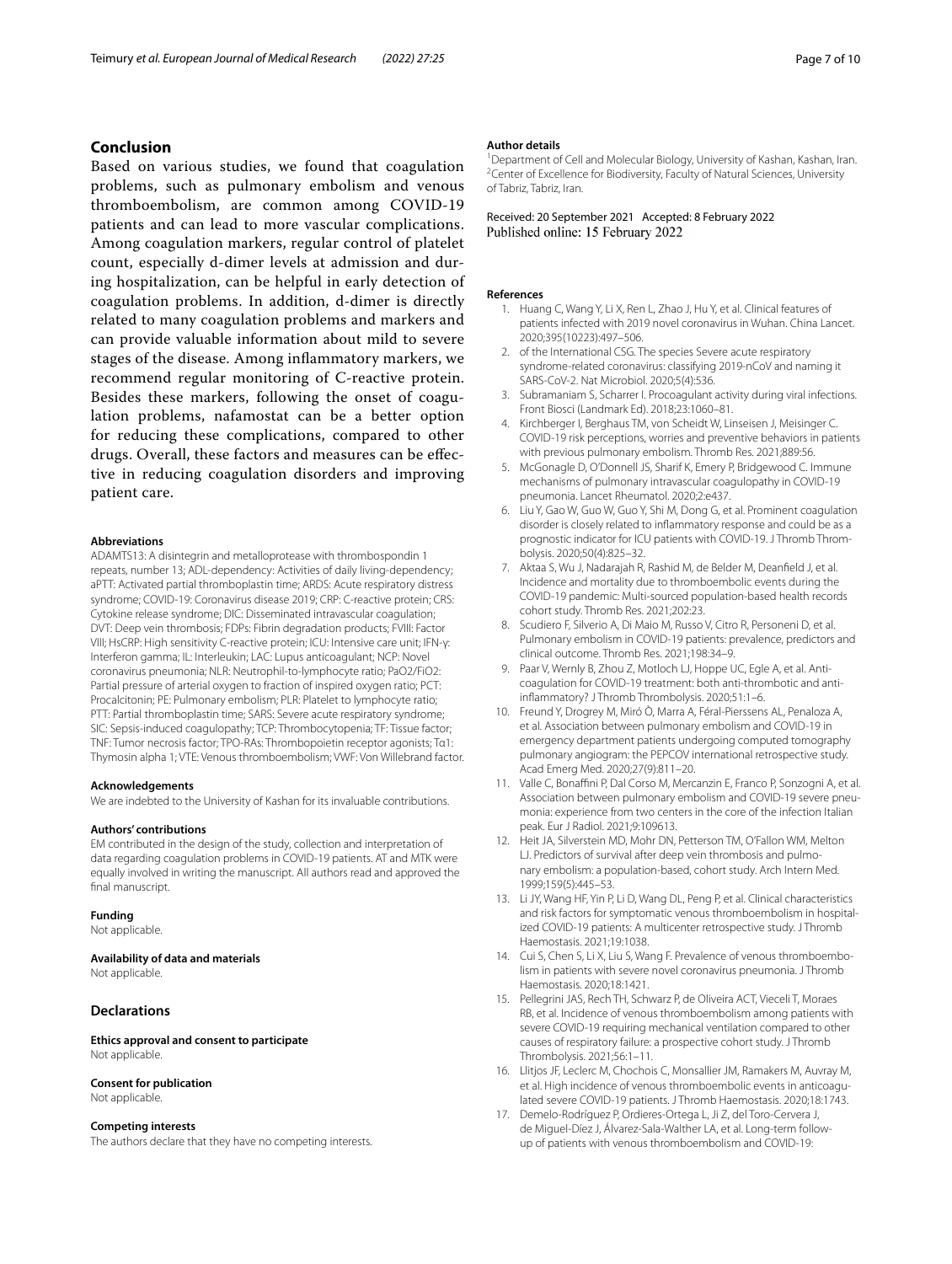Analysis of risk factors for death and major bleeding. Eur J Haematol. 2021;106(5):716–23.

- <span id="page-7-0"></span>18. Giannis D, Barish MA, Goldin M, Cohen SL, Kohn N, Gianos E, et al. Incidence of venous thromboembolism and mortality in patients with initial presentation of COVID-19. J Thromb Thrombolysis. 2021;51:897.
- <span id="page-7-1"></span>19. Cohoon K, De Sanctis Y, Haskell L, McBane R, Spiro T. Rivaroxaban for thromboprophylaxis among patients recently hospitalized for acute infectious diseases: a subgroup analysis of the MAGELLAN study. J Thromb Haemostasis. 2018;16(7):1278–87.
- <span id="page-7-2"></span>20. Pancani R, Villari L, Foci V, Parri G, Barsotti F, Patrucco F, et al. Lower limb deep vein thrombosis in COVID-19 patients admitted to intermediate care respiratory units. Thromb Res. 2020;197:44.
- <span id="page-7-3"></span>21. Jenner WJ, Kanji R, Mirsadraee S, Gue YX, Price S, Prasad S, et al. Thrombotic complications in 2928 patients with COVID-19 treated in intensive care: a systematic review. J Thromb Thrombolysis. 2021;89:1–13.
- <span id="page-7-4"></span>22. Le Jeune S, Suhl J, Benainous R, Minvielle F, Purser C, Foudi F, et al. High prevalence of early asymptomatic venous thromboembolism in anticoagulated COVID-19 patients hospitalized in general wards. J Thromb Thrombolysis. 2020;9:1–5.
- <span id="page-7-5"></span>23. Cho ES, McClelland PH, Cheng O, Kim Y, Hu J, Zenilman ME, et al. Utility of d-dimer for diagnosis of deep vein thrombosis in coronavirus disease-19 infection. J Vasc Surg Venous Lymphat Disord. 2021;9(1):47–53.
- <span id="page-7-16"></span>24. Malato A, Dentali F, Siragusa S, Fabbiano F, Kagoma Y, Boddi M, et al. The impact of deep vein thrombosis in critically ill patients: a meta-analysis of major clinical outcomes. Blood Transfus. 2015;13(4):559–68.
- <span id="page-7-8"></span>Nahum J, Morichau-Beauchant T, Daviaud F, Echegut P, Fichet J, Maillet J-M, et al. Venous Thrombosis Among Critically Ill Patients With Coronavirus Disease 2019 (COVID-19). JAMA Netw Open. 2020;3(5):e2010478–e2010478.
- <span id="page-7-6"></span>26. Muñoz-Rivas N, Abad-Motos A, Mestre-Gómez B, Sierra-Hidalgo F, Cortina-Camarero C, Lorente-Ramos RM, et al. Systemic thrombosis in a large cohort of COVID-19 patients despite thromboprophylaxis: A retrospective study. Thromb Res. 2021;199:132–42.
- <span id="page-7-17"></span>27. Lodigiani C, Iapichino G, Carenzo L, Cecconi M, Ferrazzi P, Sebastian T, et al. Venous and arterial thromboembolic complications in COVID-19 patients admitted to an academic hospital in Milan. Italy Thromb Res. 2020;191:9–14.
- <span id="page-7-18"></span>28. Indes JE, Koleilat I, Hatch AN, Choinski K, Jones DB, Aldailami H, et al. Early experience with arterial thromboembolic complications in patents with COVID-19. J Vasc Surg. 2020;73:381.
- <span id="page-7-19"></span>29. Etkin Y, Conway AM, Silpe J, Qato K, Carroccio A, Manvar-Singh P, et al. Acute arterial thromboembolism in patients with COVID-19 in the New York City Area. Ann Vasc Surg. 2020;70:290.
- <span id="page-7-20"></span>30. Piazza G, Campia U, Hurwitz S, Snyder JE, Rizzo SM, Pfeferman MB, et al. Registry of arterial and venous thromboembolic complications in patients with COVID-19. J Am Coll Cardiol. 2020;76(18):2060–72.
- <span id="page-7-7"></span>31. Bozzani A, Arici V, Tavazzi G, Franciscone MM, Danesino V, Rota M, et al. Acute arterial and deep venous thromboembolism in COVID-19 patients: Risk factors and personalized therapy. Surgery. 2020;168(6):987–92.
- <span id="page-7-9"></span>32. Guan W-J, Ni Z-Y, Hu Y, Liang W-H, Ou C-Q, He J-X, et al. Clinical Characteristics of Coronavirus Disease 2019 in China. N Engl J Med. 2020;382(18):1708–20.
- <span id="page-7-21"></span>33. Fei Y, Tang N, Liu H, Cao W. Coagulation Dysfunction: A Hallmark in COVID-19. Arch Pathol Lab Med. 2020;144(10):1223–9.
- <span id="page-7-22"></span>34. Levi M. Disseminated intravascular coagulation. Crit Care Med. 2007;35(9):2191–5.
- <span id="page-7-23"></span>35. Levi M, ten Cate H. Disseminated Intravascular Coagulation. N Engl J Med. 1999;341(8):586–92.
- <span id="page-7-24"></span>36. Iba T, Nisio MD, Levy JH, Kitamura N, Thachil J. New criteria for sepsis-induced coagulopathy (SIC) following the revised sepsis defnition: a retrospective analysis of a nationwide survey. BMJ Open. 2017;7(9):e017046.
- <span id="page-7-25"></span>37. Iba T, Levy JH, Warkentin TE, Thachil J, van der Poll T, Levi M, et al. Standardization Committee on DIC, Scientific t, Perioperative SCo et al: Diagnosis and management of sepsis-induced coagulopathy and disseminated intravascular coagulation. J Thromb Haemostasis. 2019;17(11):1989–94.
- <span id="page-7-26"></span>38. Connors JM, Levy JH. COVID-19 and its implications for thrombosis and anticoagulation. Blood. 2020;135(23):2033–40.
- <span id="page-7-27"></span>39. Yamakawa K, Umemura Y, Hayakawa M, Kudo D, Sanui M, Takahashi H, et al. Beneft profle of anticoagulant therapy in sepsis: a nationwide multicentre registry in Japan. Crit Care. 2016;20(1):229.
- <span id="page-7-10"></span>40. Teimury A, Khaledi EM. Current options in the treatment of COVID-19: a review. Risk Manag Healthc Policy. 2020;13:1999.
- <span id="page-7-12"></span>41. Huang I, Pranata R. Lymphopenia in severe coronavirus disease-2019 (COVID-19): systematic review and meta-analysis. J Intensive Care. 2020;8(1):36.
- <span id="page-7-28"></span>42. Mao J, Dai R, Du R-C, Zhu Y, Shui L-P, Luo X-H. Hematologic changes predict clinical outcome in recovered patients with COVID-19. Ann Hematol. 2021;100(3):675–89.
- <span id="page-7-29"></span>43. Zhao Q, Meng M, Kumar R, Wu Y, Huang J, Deng Y, et al. Lymphopenia is associated with severe coronavirus disease 2019 (COVID-19) infections: a systemic review and meta-analysis. Int J Infect Dis. 2020;96:131–5.
- <span id="page-7-30"></span>44. Vinayagam S, Sattu K. SARS-CoV-2 and coagulation disorders in diferent organs. Life Sci. 2020;260:118431.
- <span id="page-7-31"></span>45. Wagner J, DuPont A, Larson S, Cash B, Farooq A. Absolute lymphocyte count is a prognostic marker in Covid-19: A retrospective cohort review. Int J Lab Hematol. 2020;42(6):761–5.
- <span id="page-7-13"></span>46. Liu Y, Pan Y, Hu Z, Wu M, Wang C, Feng Z, et al. Thymosin Alpha 1 Reduces the Mortality of Severe Coronavirus Disease 2019 by Restoration of Lymphocytopenia and Reversion of Exhausted T Cells. Clin Infect Dis. 2020;71(16):2150–7.
- <span id="page-7-14"></span>47. Manne BK, Denorme F, Middleton EA, Portier I, Rowley JW, Stubben C, et al. Platelet gene expression and function in patients with COVID-19. Blood. 2020;136(11):1317–29.
- <span id="page-7-32"></span>48. Zhang S, Liu Y, Wang X, Yang L, Li H, Wang Y, et al. SARS-CoV-2 binds platelet ACE2 to enhance thrombosis in COVID-19. J Hematol Oncol. 2020;13(1):120.
- <span id="page-7-33"></span>49. Denorme F, Manne BK, Portier I, Petrey AC, Middleton EA, Kile BT, et al. COVID-19 patients exhibit reduced procoagulant platelet responses. J Thromb Haemostasis. 2020;18(11):3067–73.
- <span id="page-7-34"></span>50. Qu R, Ling Y, Zhang YHZ, Wei LY, Chen X, Li XM, et al. Platelet-to-lymphocyte ratio is associated with prognosis in patients with coronavirus disease-19. J Med Virol. 2020;92(9):1533–41.
- <span id="page-7-35"></span>51. Zong X, Gu Y, Yu H, Li Z, Wang Y. Thrombocytopenia Is Associated with COVID-19 severity and outcome: an updated meta-analysis of 5637 patients with multiple outcomes. Lab Med. 2021;52(1):10–5.
- <span id="page-7-15"></span>52. Zhang J, Ding Y, Jiang D, Xie J, Liu Y, Ma J, et al. Defciency of platelet adhesion molecule CD226 causes megakaryocyte development and platelet hyperactivity. FASEB J. 2020;34(5):6871–87.
- <span id="page-7-36"></span>53. Xu P, Zhou Q, Xu J. Mechanism of thrombocytopenia in COVID-19 patients. Ann Hematol. 2020;99:1–4.
- <span id="page-7-37"></span>54. Yang X, Yang Q, Wang Y, Wu Y, Xu J, Yu Y, et al. Thrombocytopenia and its association with mortality in patients with COVID-19. J Thromb Haemostasis. 2020;18(6):1469–72.
- <span id="page-7-38"></span>55. de la Cruz-Benito B, Rivas-Pollmar MI, Álvarez Román MT, Trelles-Martínez R, Martín-Salces M, Lázaro-del Campo P, et al. Paradoxical efect of SARS-CoV-2 infection in patients with immune thrombocytopenia. Br J Haematol. 2020;192:973.
- <span id="page-7-39"></span>56. Arepally GM, Padmanabhan A. Heparin-induced thrombocytopenia: a focus on thrombosis. Arterioscler Thromb Vasc Biol. 2021;41(1):141–52.
- <span id="page-7-11"></span>57. Godier A, Clausse D, Meslin S, Bazine M, Lang E, Huche F, et al. Major bleeding complications in critically ill patients with COVID-19 pneumonia. J Thromb Thrombolysis. 2021;9:1–4.
- <span id="page-7-40"></span>58. Whyte CS, Morrow GB, Mitchell JL, Chowdary P, Mutch NJ. Fibrinolytic abnormalities in acute respiratory distress syndrome (ARDS) and versatility of thrombolytic drugs to treat COVID-19. J Thromb Haemostasis. 2020;18:1584.
- <span id="page-7-41"></span>59. Bi X, Su Z, Yan H, Du J, Wang J, Chen L, et al. Prediction of severe illness due to COVID-19 based on an analysis of initial Fibrinogen to Albumin Ratio and Platelet count. Platelets. 2020;89:1–6.
- <span id="page-7-42"></span>60. Osawa I, Okamoto K, Ikeda M, Otani A, Wakimoto Y, Yamashita M, et al. Dynamic changes in fbrinogen and D-dimer levels in COVID-19 patients on nafamostat mesylate. J Thromb Thrombolysis. 2020;78:1–8.
- <span id="page-7-43"></span>61. Umemura Y, Yamakawa K, Kiguchi T, Nishida T, Kawada M, Fujimi S. Hematological Phenotype of COVID-19-Induced Coagulopathy: Far from Typical Sepsis-Induced Coagulopathy. J Clin Med. 2020;9(9):2875.
- <span id="page-7-44"></span>62. Idell S. Coagulation, fbrinolysis, and fbrin deposition in acute lung injury. Crit Care Med. 2003;31(4):S213–20.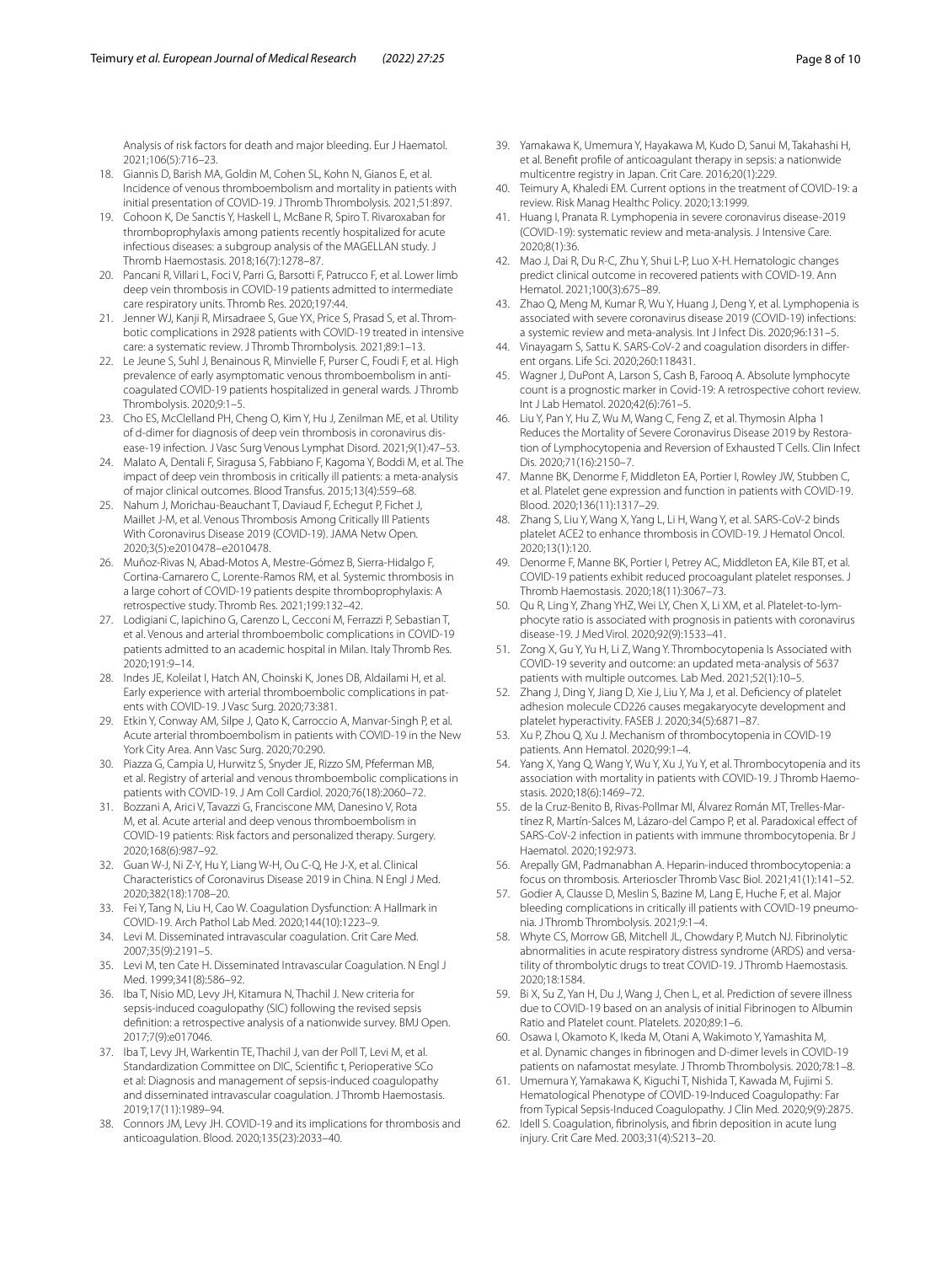- <span id="page-8-16"></span>63. Luo H-C, You C-Y, Lu S-W, Fu Y-Q. Characteristics of coagulation alteration in patients with COVID-19. Ann Hematol. 2020;100:1–8.
- <span id="page-8-5"></span>64. Arachchillage DR, Laffan M. Abnormal coagulation parameters are associated with poor prognosis in patients with novel coronavirus pneumonia. J Thromb Haemostasis. 2020;18(5):1233–4.
- <span id="page-8-13"></span>65. Yang A-P, Liu J, Tao W, Li H-M. The diagnostic and predictive role of NLR, d-NLR and PLR in COVID-19 patients. Int Immunopharmacol. 2020;84:106504.
- <span id="page-8-4"></span>66. Liao D, Zhou F, Luo L, Xu M, Wang H, Xia J, et al. Haematological characteristics and risk factors in the classifcation and prognosis evaluation of COVID-19: a retrospective cohort study. Lancet Haematol. 2020;7(9):e671–8.
- <span id="page-8-0"></span>67. Fournier M, Faille D, Dossier A, Mageau A, Roland PN, Ajzenberg N, et al. Arterial Thrombotic Events in Adult Inpatients With COVID-19. Mayo Clin Proc. 2020;96:295.
- <span id="page-8-17"></span>68. Wang D, Hu B, Hu C, Zhu F, Liu X, Zhang J, et al. Clinical characteristics of 138 hospitalized patients with 2019 novel coronavirus–infected pneumonia in Wuhan. China Jama. 2020;323(11):1061–9.
- <span id="page-8-18"></span>69. Chocron R, Duceau B, Gendron N, Ezzouhairi N, Khider L, Trimaille A, et al. D-dimers at hospital admission for COVID-19 are associated with in-hospital mortality, independent of venous thromboembolism: Insights from a French multicentre cohort study. Arch Cardiovasc Dis. 2021;18:90.
- <span id="page-8-1"></span>70. Zhou F, Yu T, Du R, Fan G, Liu Y, Liu Z, et al. Clinical course and risk factors for mortality of adult inpatients with COVID-19 in Wuhan, China: a retrospective cohort study. Lancet. 2020;395:10995.
- <span id="page-8-2"></span>71. Rauch A, Labreuche J, Lassalle F, Goutay J, Caplan M, Charbonnier L, et al. Coagulation biomarkers are independent predictors of increased oxygen requirements in COVID-19. J Thromb Haemostasis. 2020;18(11):2942–53.
- <span id="page-8-19"></span>72. Majerus EM, Anderson PJ, Sadler JE. Binding of ADAMTS13 to von Willebrand factor. J Biol Chem. 2005;280(23):21773–8.
- <span id="page-8-20"></span>73. Mancini I, Baronciani L, Artoni A, Colpani P, Biganzoli M, Cozzi G, et al. The ADAMTS13-von Willebrand factor axis in COVID-19 patients. J Thromb Haemostasis. 2020;19:513.
- <span id="page-8-21"></span>74. Aliter KF, Al-Horani RA. Thrombin inhibition by argatroban: potential therapeutic benefts in COVID-19. Cardiovasc Drugs Ther. 2021;35(2):195–203.
- <span id="page-8-22"></span>75. Zhang Y, Cao W, Jiang W, Xiao M, Li Y, Tang N, et al. Profle of natural anticoagulant, coagulant factor and anti-phospholipid antibody in critically ill COVID-19 patients. J Thromb Thrombolysis. 2020;50(3):580–6.
- <span id="page-8-23"></span>76. Goshua G, Pine AB, Meizlish ML, Chang C-H, Zhang H, Bahel P, et al. Endotheliopathy in COVID-19-associated coagulopathy: evidence from a single-centre, cross-sectional study. Lancet Haematol. 2020;7(8):e575–82.
- <span id="page-8-3"></span>77. Ward SE, Curley GF, Lavin M, Fogarty H, Karampini E, McEvoy NL, et al. Von Willebrand factor propeptide in severe coronavirus disease 2019 (COVID-19): evidence of acute and sustained endothelial cell activation. Br J Haematol. 2021;192(4):714–9.
- <span id="page-8-6"></span>78. Long H, Nie L, Xiang X, Li H, Zhang X, Fu X, et al. D-dimer and prothrombin time are the signifcant indicators of severe COVID-19 and poor prognosis. Biomed Res Int. 2020;2020:896.
- <span id="page-8-24"></span>79. Di Minno MND, Calcaterra I, Lupoli R, Storino A, Spedicato GA, Maniscalco M, et al. Hemostatic changes in patients with COVID-19: a metaanalysis with meta-regressions. J Clin Med. 2020;9(7):2244.
- <span id="page-8-25"></span>80. Zhu J, Pang J, Ji P, Zhong Z, Li H, Li B, et al. Coagulation dysfunction is associated with severity of COVID-19: a meta-analysis. J Med Virol. 2020;93:962.
- <span id="page-8-26"></span>81. Thondapu V, Montes D, Rosovsky R, Dua A, McDermott S, Lu MT, et al. Venous thrombosis, thromboembolism and biomarkers of infammation and coagulation in COVID-19. J Vasc Surg Venous Lymphat Disord. 2020;98:12.
- <span id="page-8-27"></span>82. Panigada M, Bottino N, Tagliabue P, Grasselli G, Novembrino C, Chantarangkul V, et al. Hypercoagulability of COVID-19 patients in intensive care unit. A report of thromboelastography fndings and other parameters of hemostasis. J Thromb Haemostasis. 2020;89:67.
- <span id="page-8-28"></span>83. Lin J, Yan H, Chen H, He C, Lin C, He H, et al. COVID-19 and coagulation dysfunction in adults: A systematic review and meta-analysis. J Med Virol. 2021;93(2):934–44.
- <span id="page-8-29"></span>84. Baranovskii DS, Klabukov ID, Krasilnikova OA, Nikogosov DA, Polekhina NV, Baranovskaia DR, et al. Prolonged prothrombin time as an early

prognostic indicator of severe acute respiratory distress syndrome in patients with COVID-19 related pneumonia. Curr Med Res Opin. 2020;89:1–8.

- <span id="page-8-7"></span>85. Briguglio M, Crespi T, Pino F, Mazzocchi M, Porta M, De Vecchi E, et al. Clinical characteristics of severe COVID-19 patients admitted to an Intensive Care Unit in Lombardy during the Italian pandemic. Front Med. 2021;8:245.
- <span id="page-8-14"></span>86. Jian-bo X, Xu C, Ru-bing Z, Wu M, Chang-kun P, Xiu-jie L, et al. Associations of procalcitonin, C-reaction protein and neutrophil-to-lymphocyte ratio with mortality in hospitalized COVID-19 patients in China. Sci Rep. 2020;10:1.
- <span id="page-8-15"></span>87. Liu Y, Du X, Chen J, Jin Y, Peng L, Wang HH, et al. Neutrophil-to-lymphocyte ratio as an independent risk factor for mortality in hospitalized patients with COVID-19. J Infect. 2020;89:345.
- <span id="page-8-9"></span>88. Brosnahan SB, Smilowitz NR, Amoroso NE, Barfeld M, Berger JS, Goldenberg R, et al. Thrombosis at Hospital Presentation in Patients with and without COVID-19. J Vasc Surg Venous Lymphat Disord. 2020;4:8.
- <span id="page-8-30"></span>89. Wang G, Wu C, Zhang Q, Wu F, Yu B, Lv J, et al. C-Reactive Protein Level May Predict the Risk of COVID-19 Aggravation. Oxford: Oxford University Press; 2020.
- <span id="page-8-31"></span>90. Xu J-B, Xu C, Zhang R-B, Wu M, Pan C-K, Li X-J, et al. Associations of procalcitonin, C-reaction protein and neutrophil-to-lymphocyte ratio with mortality in hospitalized COVID-19 patients in China. Sci Rep. 2020;10(1):1–10.
- <span id="page-8-32"></span>91. Xia W, Shao J, Guo Y, Peng X, Li Z, Hu D. Clinical and CT features in pediatric patients with COVID-19 infection: Diferent points from adults. Pediatr Pulmonol. 2020;55(5):1169–74.
- <span id="page-8-33"></span>92. Zheng Z, Peng F, Xu B, Zhao J, Liu H, Peng J, et al. Risk factors of critical & mortal COVID-19 cases: A systematic literature review and metaanalysis. J Infect. 2020;81(2):e16–25.
- <span id="page-8-34"></span>Sahu BR, Kampa RK, Padhi A, Panda AK. C-reactive protein: a promising biomarker for poor prognosis in COVID-19 infection. Clin Chim Acta. 2020;45:89.
- <span id="page-8-35"></span>94. Huang I, Pranata R, Lim MA, Oehadian A, Alisjahbana B. C-reactive protein, procalcitonin, D-dimer, and ferritin in severe coronavirus disease-2019: a meta-analysis. Ther Adv Respir Dis. 2020;14:1753466620937175.
- <span id="page-8-10"></span>95. Tan C, Huang Y, Shi F, Tan K, Ma Q, Chen Y, et al. C-reactive protein correlates with computed tomographic fndings and predicts severe COVID-19 early. J Med Virol. 2020;8:56.
- <span id="page-8-11"></span>96. Rahi MS, Jindal V, Reyes S-P, Gunasekaran K, Gupta R, Jaiyesimi I. Hematologic disorders associated with COVID-19: a review. Ann Hematol. 2021;1:1–12.
- <span id="page-8-36"></span>97. Han Y, Zhang H, Mu S, Wei W, Jin C, Tong C, et al. Lactate dehydrogenase, an independent risk factor of severe COVID-19 patients: a retrospective and observational study. Aging (Albany NY). 2020;12(12):11245.
- <span id="page-8-37"></span>98. Erika P, Domenica Z, Paolo I, Luca R, Giulia L, Alessandro D, et al. Lactate dehydrogenase and C-reactive protein as predictors of respiratory failure in CoVID-19 patients. Clin Chim Acta. 2020;8:67.
- <span id="page-8-38"></span>99. Bousquet G, Falgarone G, Deutsch D, Derolez S, Lopez-Sublet M, Goudot F-X, et al. ADL-dependency, D-Dimers, LDH and absence of anticoagulation are independently associated with one-month mortality in older inpatients with Covid-19. Aging (Albany NY). 2020;12(12):11306.
- <span id="page-8-39"></span>100. Wu M-Y, Yao L, Wang Y, Zhu X-Y, Wang X-F, Tang P-J, et al. Clinical evaluation of potential usefulness of serum lactate dehydrogenase (LDH) in 2019 novel coronavirus (COVID-19) pneumonia. Respir Res. 2020;21(1):1–6.
- <span id="page-8-12"></span>101. Maldonado V, Hernandez-Ramírez C, Oliva-Pérez EA, Sánchez-Martínez CO, Pimentel-González JF, Molina-Sánchez JR, et al. Pentoxifylline decreases serum LDH levels and increases lymphocyte count in COVID-19 patients: Results from an external pilot study. Int Immunopharmacol. 2021;90:107209.
- <span id="page-8-8"></span>102. Devreese KM, Linskens EA, Benoit D, Peperstraete H. Antiphospholipid antibodies in patients with COVID-19: a relevant observation? J Thromb Haemostasis. 2020;18(9):2191–201.
- <span id="page-8-40"></span>103. Xiao M, Zhang Y, Zhang S, Qin X, Xia P, Cao W, et al. Antiphospholipid antibodies in critically ill patients with COVID-19. Arthritis Rheumatol. 2020;9:78.
- <span id="page-8-41"></span>104. Helms J, Tacquard C, Severac F, Leonard-Lorant I, Ohana M, Delabranche X, et al. High risk of thrombosis in patients with severe SARS-CoV-2